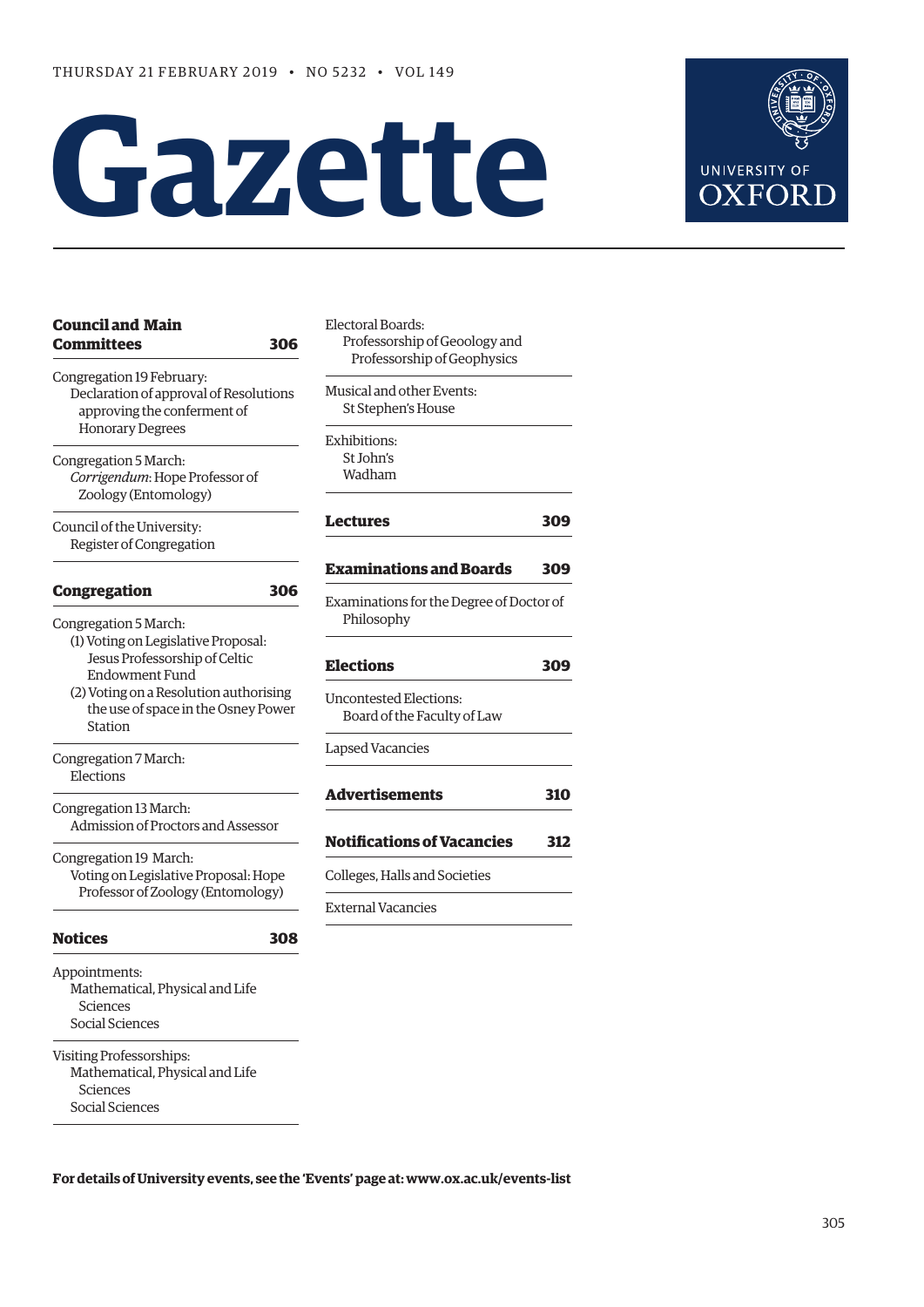## <span id="page-1-0"></span>Council and Main Committees

# Congregation

#### **Congregation** 19 February

#### **Declaration of approval of Resolutions approving the conferment of Honorary Degrees**

No notice of opposition having been given, the Vice-Chancellor declared the Resolutions approving the conferment of Honorary Degrees approved.

**Congregation** 5 March

#### *Corrigendum***: Hope Professor of Zoology (Entomology)**

When the revision to Part 25 of the Schedule to the Statutes, concerning the Hope Professor of Zoology, was published (*Gazette* [No 5231, 14 February 2019, pp295–6\),](https://gazette.web.ox.ac.uk/sites/default/files/gazette/documents/media/14_february_2019_-_no_5231_redacted.pdf#page=7)  an amendment was overlooked. This amendment removes the reference to the articulata in Part 25.7 (1). The amendment should have read as follows:

In Part 25 of the Schedule to the Statutes, concerning the Hope Fund, amend section 25.7 (1) as follows (new text underlined, deleted text struck through):

'25.7. The purposes for which the income shall be used under section 25.6 above may include:

(1) the support of a Professorship of Zoology (Entomology), to be called the Hope Professorship of Zoology, the holder of which shall undertake research in and shall lecture and give instruction in Zoology (with special reference to the articulata) and generally promote its study in the University;'

This item has been removed from the Congregation agenda for 5 March and is resubmitted for the meeting on 19 March.

#### **Council of the University**

#### **Register of Congregation**

The Vice-Chancellor reports that the following names have been added to the Register of Congregation:

Blackledge, N P, Department of Biochemistry Botrel, K, IT Services

Davies, L C, Nuffield Department of Surgical Sciences

Hannan, F M, Nuffield Department of Women's and Reproductive Health Perkins, M, Kellogg

Shapland, A J, Ashmolean Museum Valdes Marquez, E, Clinical Trial Service **Unit** 

**Congregation** 5 March

¶ Members of Congregation are reminded that any two members may, not later than **noon on 25 February**, give notice in writing to the Registrar that they wish to oppose or amend the legislative proposal at (1) or the resolution at (2) below (see the note on the conduct of business in Congregation below). If no such notice has been given, and unless Council has declared otherwise or the meeting has been adjourned, the legislative proposals and resolution shall be declared carried, and the meeting may be cancelled.

### **(1) Voting on Legislative Proposal: Jesus Professorship of Celtic Endowment Fund**

*Explanatory Note*

The following legislative proposal amends the electoral board for the Jesus Professorship of Celtic.

*WHEREAS it is expedient to amend Part 65 of the Schedule to the Statutes to amend the electoral board for the Jesus Professorship of Celtic* THE UNIVERSITY ENACTS AS FOLLOWS.

In Part 65 of the Schedule to the Statutes, concerning the Jesus Professorship of Celtic Endowment Fund, amend section 65.5 as follows (new text underlined, deleted text struck through):

'65.5 The Professor shall be elected by an electoral board consisting of:

(1) the Vice-Chancellor, or, if the Principal of Jesus College is Vice-Chancellor, a person appointed by Council;

(2) the Principal of Jesus College, or, if the Principal is unable or unwilling to act, a person appointed by the Governing Body of Jesus College;

(3) a person appointed by the Governing Body of Jesus College;

(4), (5) two persons appointed by Council;

(6) the Head of the Humanities Division, or his or her nominee;

(7) a person appointed by the Board of the Faculty of English;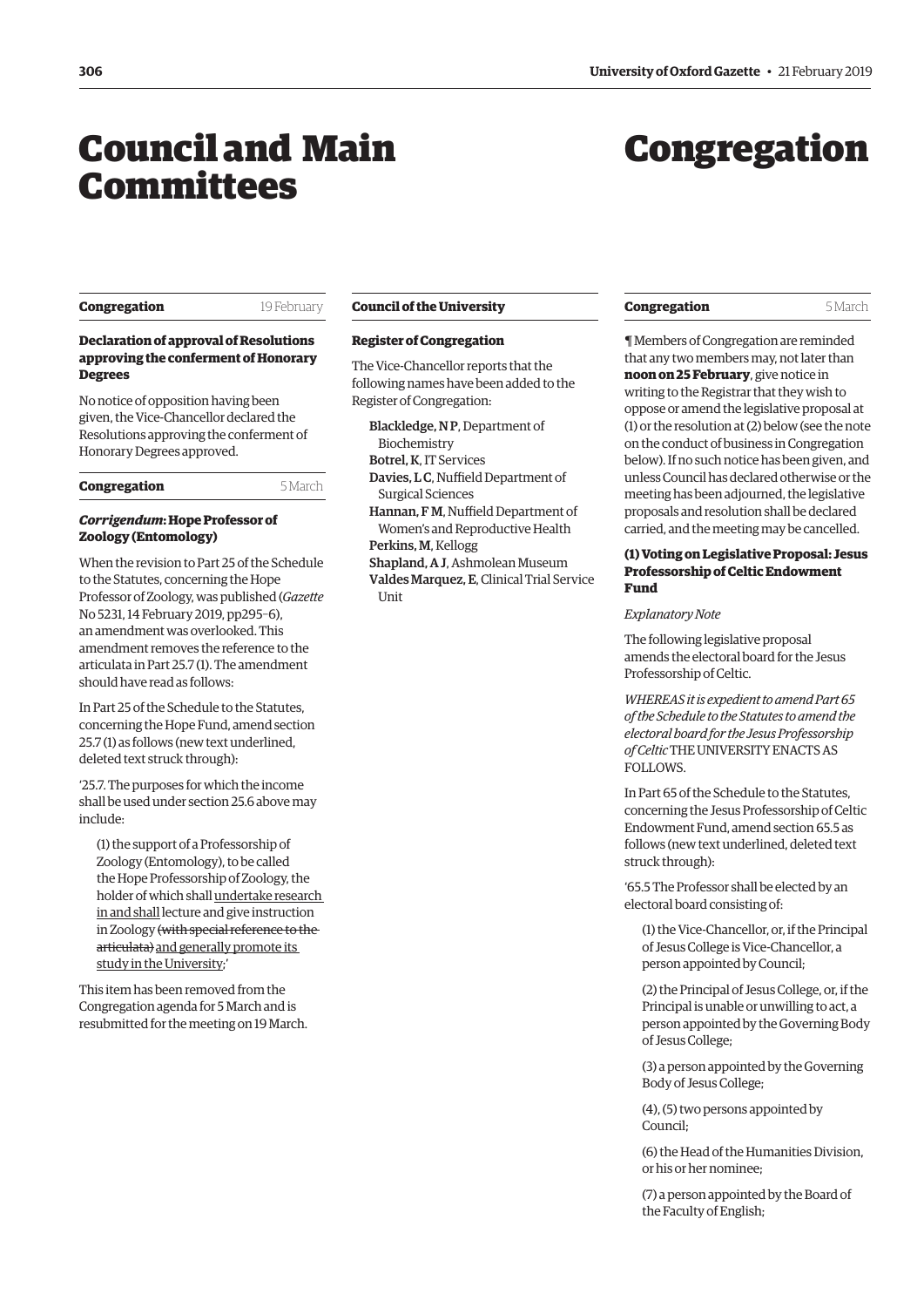<span id="page-2-0"></span>(8), (9) two persons appointed by the Board of the Faculty of Medieval and Modern Languages.

(8) a person appointed by the Board of the Faculty of History;

(9) a person appointed by the Board of the Faculty of Linguistics, Philology and Phonetics.'

#### **(2) Voting on a Resolution authorising the use of space in the Osney Power Station**

#### *Explanatory Note*

The development of Osney Power Station is intended to support the delivery of executive education programmes, and is core to the academic mission of the school.

Many of the school's executive education programmes are currently delivered at Egrove Park, a Grade II-listed building located two miles from Oxford city centre in Kennington. However, this facility is increasingly unfit for purpose. The new facility will allow the school to grow its executive education programmes by providing an integrated teaching and accommodation facility which better meets the needs of participants, and is more suitably located close to the school's main campus and transport links.

#### *Text of Resolution*

That the Osney Power Station be allocated to the Saïd Business School for a period of 125 years from the date of completion of the building, subject to review after 40 years and at regular intervals thereafter.

**Congregation** 7 March

#### **Elections**

UNCONTESTED ELECTIONS

Board of the Faculty of Law

#### LAPSED VACANCIES

Details are in 'Elections' section below.

#### **Congregation** 13 March

## **Admission of Proctors and Assessor**

A Congregation will be held at noon on 13 March in the Sheldonian Theatre for the purpose of admitting to office Professor Martin C J Maiden, BSc R'dg, MA Oxf, PhD Camb, Fellow of Hertford, and Professor Sophie Marnette, Lic Brussels, MA Oxf, PhD California, Fellow of Balliol, as Proctors for the ensuing year, and The Revd Professor William Whyte, MA MSt DPhil Oxf, Fellow of St John's, as Assessor for the ensuing year.

#### **Congregation** 19 March

¶ Members of Congregation are reminded that any two members may, not later than **noon on 11 March**, give notice in writing to the Registrar that they wish to oppose or amend the legislative proposal below (see the note on the conduct of business in Congregation below). If no such notice has been given, and unless Council has declared otherwise or the meeting has been adjourned, the legislative proposal shall be declared carried, and the meeting may be cancelled.

#### **Voting on Legislative Proposal: Hope Professor of Zoology (Entomology)**

#### *Explanatory Note*

The following legislative proposal amends the duties of the Hope Professor of Zoology (Entomology). The opportunity is also taken to amend outdated references in the regulations relating to the statutory post.

*WHEREAS it is expedient to amend Part 25 of the Schedule to the Statutes to amend the duties of the Hope Professor of Zoology (Entomology)* THE UNIVERSITY ENACTS AS FOLLOWS.

In Part 25 of the Schedule to the Statutes, concerning the Hope Fund, amend section 25.7 (1) as follows (new text underlined, deleted text struck through):

'25.7. The purposes for which the income shall be used under section 25.6 above may include:

(1) the support of a Professorship of Zoology (Entomology), to be called the Hope Professorship of Zoology, the holder of which shall undertake research in and shall lecture and give instruction in Zoology (with special reference to the articulata) and generally promote its study in the University;'

*Regulations to be made by the General Purposes Committee of Council if the Statute is approved*

In Council Regulations 24 of 2002, concerning individual professorships, amend §343 as follows (new text underlined, deleted text struck through):

#### '**§343.** *Hope Professor of Zoology (Entomology)*

1. The Hope Professor of Zoology (Entomology) shall undertake research in and shall give public lectures and give instruction in Zoology (Entomology) at such times as shall be prescribed or approved by Council and generally promote its study in the University.

2. The professor shall be elected by an electoral board consisting of:

(1) the Vice-Chancellor, or, if the Principal of Jesus College is Vice-Chancellor, a person appointed by Council on the occurrence of a vacancy to act as an elector on that occasion;

(2) the Principal of Jesus College, or, if the Principal is unable or unwilling to act, a person appointed by the Governing Body of Jesus College on the occurrence of a vacancy to act as an elector on that occasion;

(3) a person appointed by the Governing Body of Jesus College;

(4), (5) a two persons appointed by Council;

#### (5) (6) two persons appointed by the General Board

 $(6)(7)$ - $(9)$  four three persons appointed by the Board of the Faculty of Biological Sciences Mathematical, Physical and Life Sciences Board, of whom one shall be appointed after consultation with the Curators of the Hope CollectionsDirector of the Oxford University Museum of Natural History.

3. The Hope Professor shall not hold any other professorship or readership in the University.

4. The Hope Professor shall be subject to the General Provisions of the decree regulations governing the duties of professors and to those Particular Provisions of the same decree regulations which are applicable to this chair.'

#### **Note on procedures in Congregation**

¶ Business in Congregation is conducted in accordance with Congregation Regulations 2 of 2002 [\(www.admin.ox.ac.uk/statutes/](http://www.admin.ox.ac.uk/statutes/regulations/529-122.shtml) [regulations/529-122.shtml\). A p](http://www.admin.ox.ac.uk/statutes/regulations/529-122.shtml)rintout of these regulations, or of any statute or other regulations, is available from the Council Secretariat on request. A member of Congregation seeking advice on questions relating to its procedures, other than elections, should contact Dr N Berry at the University Offices, Wellington Square [\(telephone: \(2\)80199; email: nigel.berry@](mailto:nigel.berry@admin.ox.ac.uk) admin.ox.ac.uk); questions relating to elections should be directed to the Elections Officer, Ms S L S Mulvihill (telephone: [\(2\)80463; email: elections.office@admin.](mailto:elections.office@admin.ox.ac.uk) ox.ac.uk).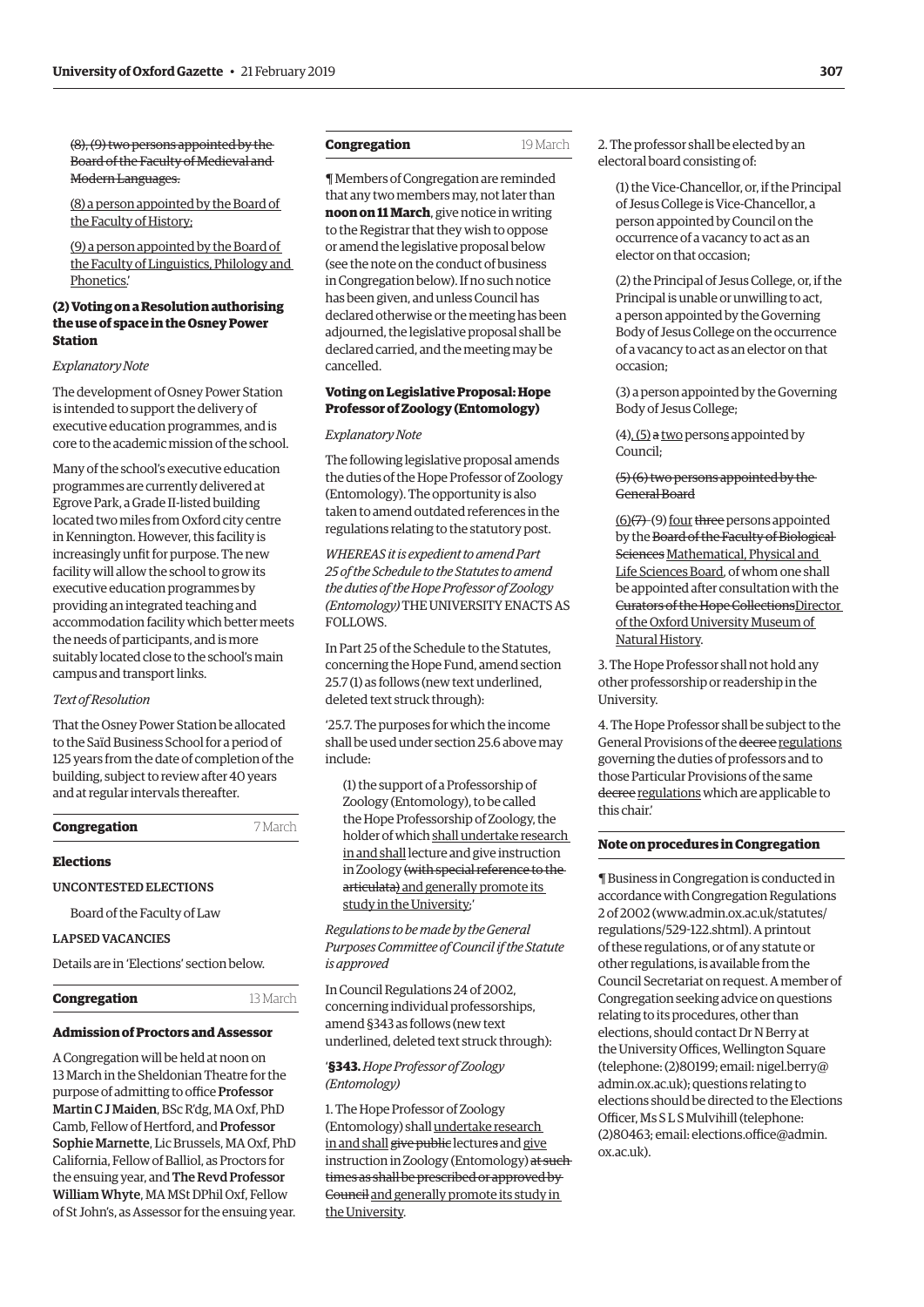## <span id="page-3-0"></span>Notices

#### **Appointments**

#### **Mathematical, Physical and Life Sciences**

#### APPOINTMENTS

Julien Berestycki, PhD Pierre et Marie Curie, Associate Professor of Probability and Statistics and Fellow of Magdalen, from 1 June 2019 to retirement

#### **Social Sciences**

### DEPARTMENTAL HEADSHIPS

The Social Sciences Divisional Board has conferred the following headships:

Headship of the Department of Economics: Professor Simon Cowan, DPhil Oxf, Associate Professor of Economics and Fellow of Worcester, for a period of 3 years from 1 October 2019

Headship of the Department of Education: Professor Jo-Anne Baird, PhD R'dg, Professor of Educational Assessment and Fellow of St Anne's, extended to 31 December 2023

Headship of the School of Geography and the Environment: Professor Gillian Rose, PhD UCL, Professor of Human Geography and Fellow of St John's, from 1 July 2019 to 3 September 2022

#### **Visiting Professorships**

#### **Mathematical, Physical and Life Sciences**

Professor Kevin Burrage, PhD Auckland, Visiting Professor in Computer Science, for a further 3 years from 1 March 2019

#### **Social Sciences**

Judge Professor Elizabeth Cooke, title of Visiting Professor, for 3 years from 1 February 2019

Professor Louise Fitzgerald, title of Visiting Professor of Organisational Change, Saïd Business School, for 1 further year from 1 February 2019

#### **Electoral Boards**

#### **Revised Composition of an Electoral Board**

The revised composition of the electoral board to the post below, proceedings to fill which are currently in progress, is as follows:

*Appointed by*

#### PROFESSORSHIP OF GEOLOGY AND PROFESSORSHIP OF GEOPHYSICS

|                                          | Appointed by                 |
|------------------------------------------|------------------------------|
| Provost of Oueen's.<br>PVC, in the chair | Vice-Chancellor <sup>1</sup> |
| Master of St Cross                       | ex officio                   |
| Professor T Mather                       | <b>Master of University</b>  |
|                                          | College                      |
| Professor G Henderson                    | <b>University College</b>    |
| Professor C Jaupart                      | Council                      |
| Professor S Sparks                       | Council                      |
| Professor C Grovenor                     | <b>MPLS Division</b>         |
| Professor C Ballentine                   | Earth Sciences               |
| Professor K Sigloch                      | Earth Sciences               |
| Professor J Cartwright                   | Earth Sciences               |

1 Appointed by the Vice-Chancellor under the provisions of Statute IX, Sect 10 and 11.

#### **Musical and other Events**

#### **St Stephen's House**

#### SJE ARTS

The following events will be held at SJE Arts, St John the Evangelist church, 109A Iffley Road. More information/tickets: [www.sje](http://www.sje-oxford.org/events)[oxford.org/events](http://www.sje-oxford.org/events) or 01865 613507.

*1 and 2 Mar*: concert-theatre: *The Empowered Women Trilogy 11 Mar*: SJE Arts Piano Series: Javier Perianes *16 Mar*: Commotio with Joseph Spooner, cello *22 Mar*: Alda Dizdari, violin, with Tom Blach, piano *27 Mar*: SJE Arts Piano Series: Zee Zee *31 Mar*: *An Evening with Amadeus 5 Apr*: Glenn Tilbrook *6 Apr*: SJE Arts Piano Series: Federico Colli *10 Apr*: Benjamin Francis Leftwich *20 Apr*: Orchestra of St John's and OSJ Ashmolean Voices

#### **Exhibitions**

#### **St John's**

#### LAUDIAN VESTMENTS AND COLLEGE SILVER ON DISPLAY

A display of liturgical vestments and embroidery from the late medieval period will take place 2–5pm on Saturday, 2 March, in the Garden Quadrangle Reception Room. Accompanying the display will be an exhibition of silver which this term demonstrates the extraordinary craftsmanship of the collection, illustrating the range of techniques used by silversmiths. Items include a silver gilt bowl with a magnificent classical frieze, a beer jug with a portrait of George III and a cup moulded in the shape of a noblewoman wearing a corset, ruff and padded sleeves. More information: [www.sjc.ox.ac.uk/](http://www.sjc.ox.ac.uk/discover/about-college/history/laudian-vestments) [discover/about-college/history/laudian](http://www.sjc.ox.ac.uk/discover/about-college/history/laudian-vestments)[vestments.](http://www.sjc.ox.ac.uk/discover/about-college/history/laudian-vestments)

#### **Wadham**

*1–28 Mar*: Mexican Feminism in Protest: The Photography of Ana Victoria Jiménez, 1964–90. In the Antechapel, 1–4.15pm in term, 10.30–11.45am and 1–4.15pm out of term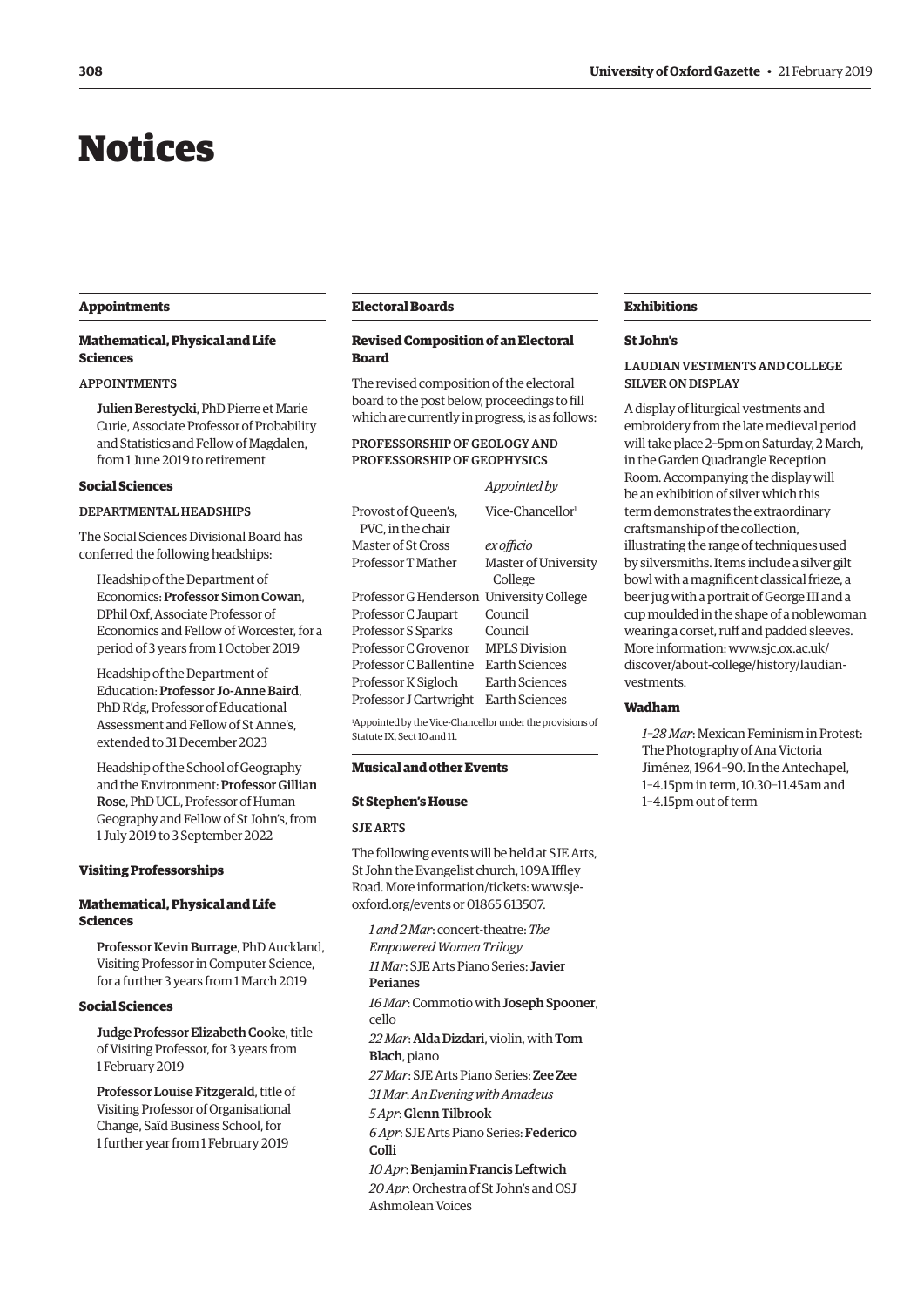## <span id="page-4-0"></span>**Lectures**

## Examinations Elections and Boards

#### **Humanities**

#### **Faculty of Philosophy**

#### OXFORD FORUM LECTURE

Professor Beverley Clack, Oxford Brookes, will lecture at 4pm on 25 February at the Stanford University Centre in Oxford, 65 High Street. More information: [roxana.](mailto:roxana.baiasu@philosophy.ox.ac.uk) [baiasu@philosophy.ox.ac.uk](mailto:roxana.baiasu@philosophy.ox.ac.uk).

*Subject*: 'Wisdom, failure and living well'

#### **Continuing Education**

#### **Social Sciences seminar**

Dr Nihan Akyelken will lecture at 5.45pm on 4 March in the Stopforth Metcalfe Room, 1 Wellington Square. More information: [www.conted.ox.ac.uk/events/view/social](http://www.conted.ox.ac.uk/events/view/social-sciences-seminar-geographies-of-work-and-mobility-tracing-the-work-relate)[sciences-seminar-geographies-of-work](http://www.conted.ox.ac.uk/events/view/social-sciences-seminar-geographies-of-work-and-mobility-tracing-the-work-relate)[and-mobility-tracing-the-work-relate.](http://www.conted.ox.ac.uk/events/view/social-sciences-seminar-geographies-of-work-and-mobility-tracing-the-work-relate)

*Subject*: 'Tracing the work-related mobility patterns and demographic shifts in Istanbul'

#### **Institutes, Centres and Museums**

#### **Oxford Martin School**

The following events will take place at the Oxford Martin School. All welcome.

#### PUBLIC LECTURES

Dan Hamza-Goodacre, Kigali Cooling Efficiency Program, will lecture at 5pm on 4 March. Followed by drinks reception. Registration required: [www.oxfordmartin.](http://www.oxfordmartin.ox.ac.uk/event/2689) [ox.ac.uk/event/2689.](http://www.oxfordmartin.ox.ac.uk/event/2689)

*Subject*: 'Chilling prospects: how to provide cooling for all without blowing the world's carbon budget'

Dr Moritz Kraemer will lecture at 12.30pm on 5 March. Registration required: [www.](http://www.oxfordmartin.ox.ac.uk/event/2688) [oxfordmartin.ox.ac.uk/event/2688.](http://www.oxfordmartin.ox.ac.uk/event/2688)

*Subject*: 'Global maps of the spread of infectious diseases and their vectors'

#### BOOK TALK

Dr Alberto Giubilini will talk at 5pm on 5 March. Followed by drinks reception. Registration required: [www.oxfordmartin.](http://www.oxfordmartin.ox.ac.uk/event/2663) [ox.ac.uk/event/2663.](http://www.oxfordmartin.ox.ac.uk/event/2663)

*Subject*: 'The ethics of vaccination: individual, collective and institutional responsibilities'

#### **Examinations for the Degree of Doctor of Philosophy**

*This content has been removed as it contains personal information protected under the Data Protection Act.*

The nomination period for the elections below closed at 4pm on 7 February.

#### **Uncontested Elections** 7 March

#### **Faculty Boards**

#### BOARD OF THE FACULTY OF LAW

• One Official Member elected by and from all members of the faculty as per Regulation 10 of Council Regulations 19 of 2002

Following the close of the nomination period on Thursday, 7 February 2019, the following was deemed to have been elected unopposed to hold office with immediate effect to MT 2020:

W Ernst, MA Oxf, LLM Yale, Dr iur Bonn, Dr iur urt hc Edin, Dr iur hc Vienna, All Souls

#### **Lapsed Vacancies**

As no nominations were received, the following vacancies have now lapsed and, in accordance with the regulations, must remain vacant until an appointment is made jointly by the Proctors and Vice-Chancellor.

Any eligible member of Congregation who wishes to be considered for appointment to one of these vacancies is asked to contact the Elections Officer [\(shirley.mulvihill@](mailto:shirley.mulvihill@admin.ox.ac.uk) [admin.ox.ac.uk](mailto:shirley.mulvihill@admin.ox.ac.uk)) by **7 March**.

#### HUMANITIES BOARD

- One person elected by and from the members of the Faculty of Classics to hold office wie to MT 2020 [*vice* Professor Nicholas Purcell, Brasenose]
- One person elected by and from the members of the Faculty of Music to hold office wie to MT 2020 [*vice* Professor Owen Rees, Queen's]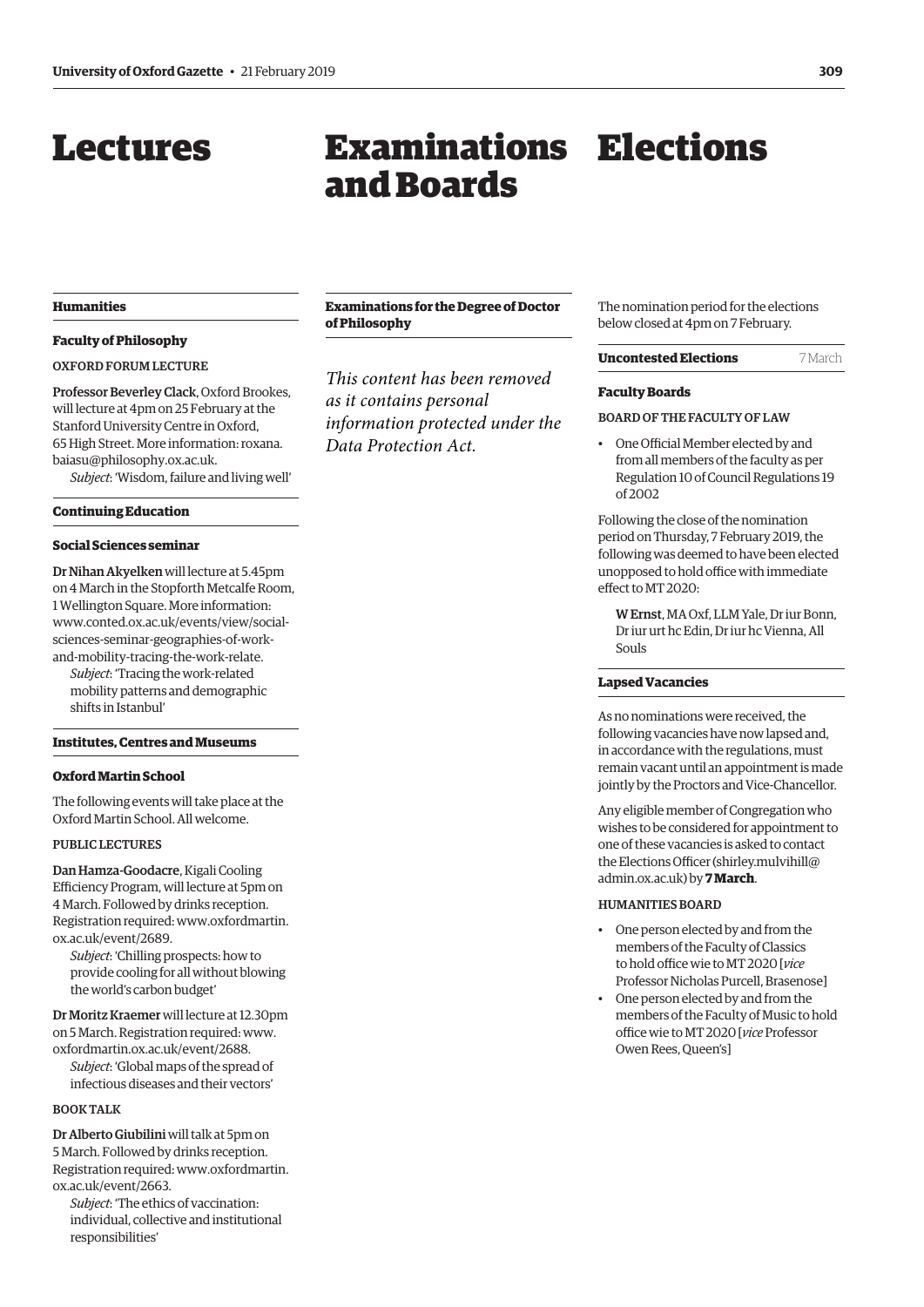## Advertisements

#### <span id="page-5-0"></span>MEDICAL SCIENCES BOARD

• One person from the Department of Biochemistry and the Nuffield Department of Clinical Medicine who is also a member of the Faculty of Biochemistry, the Faculty of Clinical Medicine, the Faculty of Physiological Sciences or the Faculty of Psychological Studies, elected by the members of the Faculty of Biochemistry, the Faculty of Clinical Medicine, the Faculty of Physiological Sciences and the Faculty of Psychological Studies, to hold office wie to MT 2021 [*vice* Professor Mark Sansom, Corpus Christi, Faculty of Biochemistry]

#### BOARD OF THE FACULTY OF MUSIC

• One person elected by and from the members of the Faculty of Music wie to MT 2019 [*vice* Dr Anna Stoll-Knecht, Jesus]

#### **Advertising enquiries**

*Email*: [gazette.ads@admin.ox.ac.uk](mailto:gazette.ads@admin.ox.ac.uk) *Telephone*: 01865 (2)80548 *Web*[: https://gazette.web.ox.ac.uk/classified](https://gazette.web.ox.ac.uk/classified-advertising-gazette)advertising-gazette

#### **Deadline**

Advertisements are to be received by **noon on Wednesday** of the week before publication (ie eight days before publication). Advertisements must be submitted online.

#### **Charges**

Commercial advertisers: £30 per insertion of up to 70 words, or £60 per insertion of 71–150 words.

Private advertisers: £20 per insertion of up to 70 words, or £40 per insertion of 71–150 words.

See our website for examples of whether an advertisement is considered commercial [or private: https://gazette.web.ox.ac.uk/](https://gazette.web.ox.ac.uk/classified-advertising-gazette) classified-advertising-gazette.

#### **Terms and conditions of acceptance of advertisements**

You are advised to view our full Terms and Conditions of acceptance of advertisements. Submission of an advertisement implies acceptance of our terms and conditions, which may be found at [https://gazette.web.ox.ac.](https://gazette.web.ox.ac.uk/classified-advertising-gazette) [uk/classified-advertising-gazette,](https://gazette.web.ox.ac.uk/classified-advertising-gazette) and may also be obtained on application to *Gazette* Advertisements, Public Affairs Directorate, University Offices, Wellington Square, Oxford  $OX12ID$ .

#### **Miscellaneous**

**FT Weekend Oxford Literary Festival**, Sat 30 Mar–Sun 7 Apr: 20% discount. This celebrated 9-day festival, now in its 23rd year, boasts a brilliant line-up of speakers on a diverse range of topics – everything from archaeology, business and medicine to gardens, music and travel. Find out more at [www.oxfordliteraryfestival.org.](http://www.oxfordliteraryfestival.org) This year's programme of talks, debates, workshops and tours also includes the Bodley Lecture, and the award of the esteemed Bodley Medal on 3 Apr to Nobel Prize-winning novelist Sir Kazuo Ishiguro. Catch the Chancellor's Lecture with Robert Harris on 4 Apr and the Vice-Chancellor's Lecture, an interview with Lord David Owen, on 5 Apr. See [https://oxfordliteraryfestival.org/](https://oxfordliteraryfestival.org/authors-speakers/2019)

[authors-speakers/2019](https://oxfordliteraryfestival.org/authors-speakers/2019) for the full list of authors and speakers. University members are offered a 20% discount off all tickets (except catered events and dinners) – simply quote OUOXLIT19 when booking: [https://](https://oxfordliteraryfestival.org/about/tickets) [oxfordliteraryfestival.org/about/tickets.](https://oxfordliteraryfestival.org/about/tickets)

**The Anchor pub**, dining rooms and terrace – close to Jericho. We serve simple, honest, fresh food with daily changing seasonal specials, an extensive wine list and great beer. Our 2 private dining rooms can seat 14 and 16 and are available for meetings or dinner parties. We are open 9am–11pm Mon–Fri and 8am–11pm Sat and Sun. 2 Hayfield Rd, Oxford OX2 6TT. Tel: 01865 510282. Web: [www.theanchoroxford.](http://www.theanchoroxford.com) [com](http://www.theanchoroxford.com).

**Stone Pine Design** card publisher specialising in wood engraving, linocuts and Oxfordshire. Beautifully produced, carefully selected designs by internationally renowned artists. Web: [www.stonepinedesign.co.uk.](http://www.stonepinedesign.co.uk)

**St Giles' Parish Rooms for hire**. Ideally located close to the city centre at 10 Woodstock Rd OX2 6HT. There is a main hall and a meeting room that can be hired together or separately, and full kitchen facilities. For enquiries regarding availability and to arrange a site visit, contact Meg Peacock, Benefice Manager: 07776 588712 or [sgsm.benefice.](mailto:sgsm.benefice.manager@gmail.com) [manager@gmail.com](mailto:sgsm.benefice.manager@gmail.com).

**Mughal Indian cuisine** at Shezan: 1st floor, 135 High St, Oxford. From our kitchen to your table, we bring you fresh herbs, spices, roots, fragrances and the Mughal tradition of passion for good food. Serving as dining rooms since 1915. Open daily noon–3pm and 5.30pm–11pm. Tel: 01865 251600. Website: [www.shezanoxford.co.uk.](http://www.shezanoxford.co.uk)

**PBFA Oxford Book Fair** at Oxford Brookes, Headington Campus, Gipsy Lane: Sat 2 Mar (noon–6pm) and Sun 3 Mar (10am–4pm). Vast selection of antiquarian and collectable books, prints and ephemera with more than 100 exhibiting booksellers. Admission £2 or free tickets via [www.oxfordbookfair.org](http://www.oxfordbookfair.org). Tel: 01763 248400. Email: [info@pbfa.org.](mailto:info@pbfa.org)

#### **Research participants sought**

**The Oxford Institute of Population Ageing** is cordially inviting employees of the University to participate in a focus group on occupation insecurity, discussing changes to employment due to technological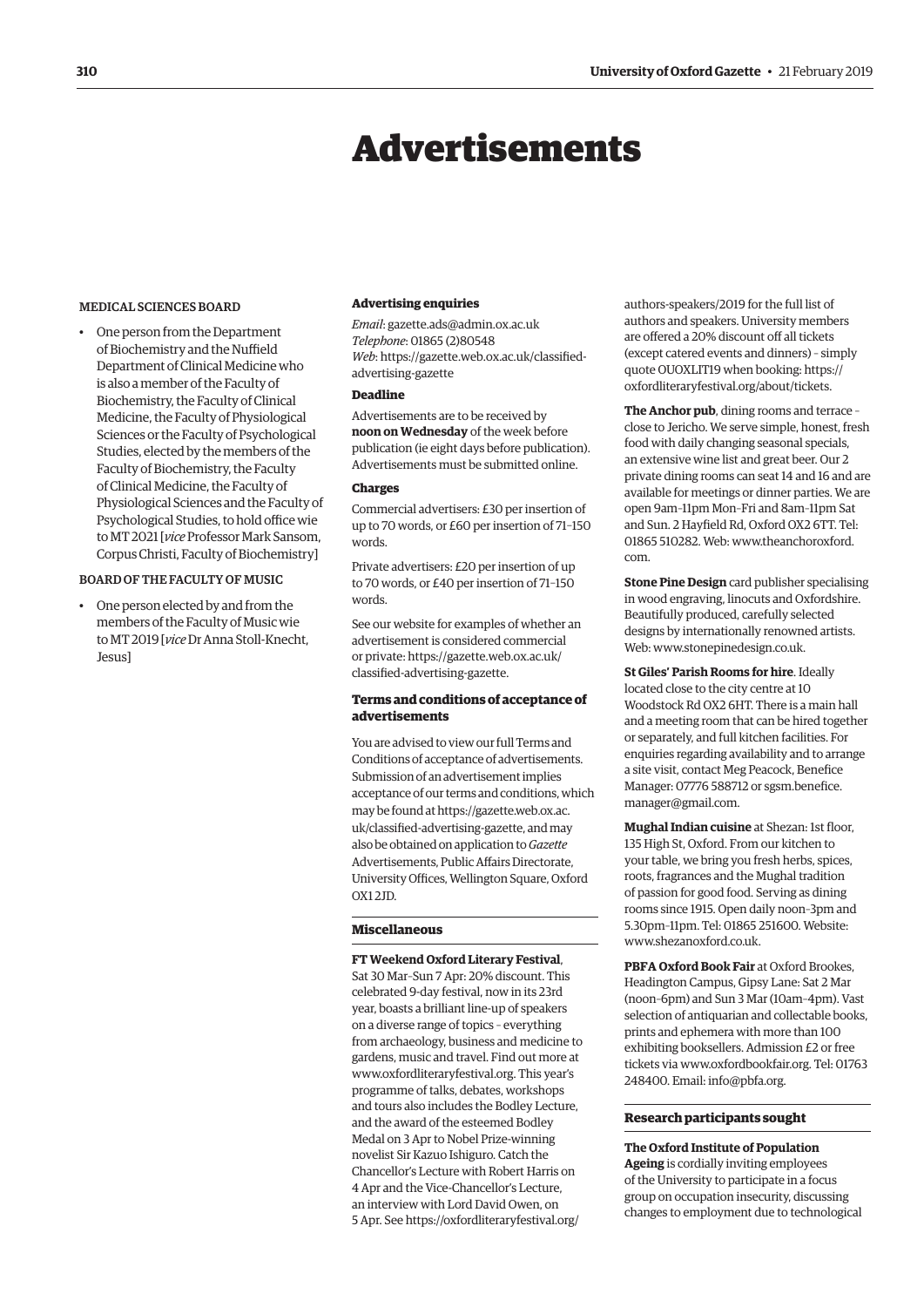advancements. For inquiries or to sign up, please contact [lara.roll@ageing.ox.ac.uk](mailto:lara.roll@ageing.ox.ac.uk) or phone 01865 612815.

#### **Stroke survivors and healthy volunteers**

needed for motor learning study: volunteers (aged 18+, either with or without history of stroke) are sought for study investigating motor learning following stroke. Stroke survivors should have had a single stroke at least 6 months ago with affected function of the hand/arm. Healthy volunteers should be right-handed with no neurological or psychiatric medical history. For more information, please email [physiological.](mailto:physiological.neuroimaing@gmail.com) [neuroimaing@gmail.com.](mailto:physiological.neuroimaing@gmail.com) Ethics Ref: R52931/ RE001.

#### **Groups and societies**

**The Oxford University Newcomers' Club** at the University Club, 11 Mansfield Rd, OX1 3SZ, welcomes the wives, husbands or partners of visiting scholars, of graduate students and of newly appointed academic and administrative members of the University. We offer help, advice, information and the opportunity to meet others socially. Informal coffee mornings are held in the club every Wednesday 10.30am–noon (excluding the Christmas vacation). Newcomers with children (aged 0–4) meet every Fri in term 10.15am–11.45am. We have a large programme of events including tours of colleges, museums and other places of interest. Other term-time activities include a book group, informal conversation group, garden group, antiques group, an opportunity to explore Oxfordshire and an Opportunities in Oxford group. Visit our website: [www.newcomers.ox.ac.uk](http://www.newcomers.ox.ac.uk).

**Oxford Research Staff Society** (OxRSS) is run by and for Oxford research staff. It provides researchers with social and professional networking opportunities, and a voice in University decisions that affect them. Membership is free and automatic for all research staff employed by the University of Oxford. For more information and to keep up to date, see: web: [www.oxrss.ox.ac.uk;](http://www.oxrss.ox.ac.uk) Facebook: [http://fb.me/oxrss;](http://fb.me/oxrss) Twitter: @ResStaffOxford; mailing list: [researchstaff](mailto:researchstaff-subscribe@maillist.ox.ac.uk)[subscribe@maillist.ox.ac.uk.](mailto:researchstaff-subscribe@maillist.ox.ac.uk)

#### **Restoration and Conservation of Antique Furniture**

**John Hulme** undertakes all aspects of restoration. 30 years' experience. Collection and delivery. For free advice, telephone or write to the Workshop, 11A High St, Chipping Norton, Oxon, OX7 5AD. Tel: 01608 641692.

#### **Sell your unwanted books**

**Sell your unwanted books** at competitive prices. If you need extra space or are clearing college rooms, a home or an office, we would be keen to quote for books and CDs. Rare items and collections of 75 or more wanted if in VG condition; academic and non-academic subjects. We can view and collect. Contact Graham Nelson at History Bookshop Ltd on 01451 821660 or [sales@historybookshop.com](mailto:sales@historybookshop.com).

#### **Antiques bought and sold**

**Wanted and for sale** – quality antiques such as furniture, fire guards, grates and related items, silver, pictures, china and objets d'art. Please contact Greenway Antiques of Witney, 90 Corn Street, Witney OX28 6BU on 01993 705026 or 07831 585014 or email [jean\\_greenway@hotmail.com](mailto:jean_greenway@hotmail.com).

#### **Services Offered**

**Ever thought of writing a book?** Or maybe you've made a start but it just... doesn't flow? I am an experienced ghostwriter and book doctor with nearly 40 ghostwritten titles to my credit, as well as a few of my own. Experienced in fiction, religious, biographical and technical writing. Drop me a line to see what I might be able to do for you. Email [oxfordghostwriter@](mailto:oxfordghostwriter@outlook.com) [outlook.com](mailto:oxfordghostwriter@outlook.com) or visit [www.oxfordghostwriter.](http://www.oxfordghostwriter.com) [com.](http://www.oxfordghostwriter.com)

**Big or small, we ship it all**. Plus free pick up anywhere in Oxford. Also full printing services available (both online and serviced), 24-hour photocopying, private mailing addresses, fax bureau, mailing services and much more. Contact or visit Mail Boxes Etc, 266 Banbury Rd, Oxford. Tel: 01865 514655. Fax: 01865 514656. Email: [staff@mbesummertown.co.uk](mailto:staff@mbesummertown.co.uk). Also at 94 London Rd, Oxford. Tel: 01865 741729. Fax: 01865 742431. Email: [staff@](mailto:staff@mbeheadington.co.uk) [mbeheadington.co.uk](mailto:staff@mbeheadington.co.uk).

**Carpenter/joiner**. For bookcases, wardrobes, etc, made on site to your specifications. Portfolio available. Call Rob Guthrie on 01608 677423 (evening) or 07961 444957 (daytime). Email: [rob.s.guthrie@gmail.com.](mailto:rob.s.guthrie@gmail.com)

**Airport transfer/chauffeur service**. If you are looking for a reliable and experienced transfer service I would be happy to discuss your needs. Last year I handled 328 airport transfers successfully and I have over 20 years' experience. Account customers welcome and all major credit cards accepted. Comfortable and reliable Heathrow service. Contact Tim Middleton. Tel: 07751 808763 or email: [timothy.middleton2@btopenworld.com.](mailto:timothy.middleton2@btopenworld.com)

**Independent Pensions and Financial Advice**. Austin Chapel Independent Financial Advisers LLP provide bespoke pensions and financial advice to staff working for the University of Oxford. We provide Annual Allowance and Lifetime Allowance pension tax mitigation advice and calculations. In addition, we can provide projections of future pension benefits to ensure your retirement plans are on course to meet your retirement

income requirements. We also offer an independent investment review service to help ensure that your investment portfolio still meets your current attitude to risk and is tax efficient. The initial meeting can be held at your workplace, home or our central Oxford offices. There is no cost for the initial meeting. For more information contact Gary O'Neill on 01865 304094 or email [gary.oneill@](mailto:gary.oneill@austinchapel.co.uk) [austinchapel.co.uk](mailto:gary.oneill@austinchapel.co.uk).

#### **Situations Vacant**

**Mathematics Graduate Assistant**, Sept 2019. Radley College seeks to appoint a Mathematics Graduate Assistant to work at the school for the academic year 2019–20. The position will give a graduate in Mathematics the opportunity to experience teaching Maths to 13–18-year-olds. It is likely that a full-time post will be available in Sept 2020. You will teach about 12 40-minute periods per week. We will provide training and the opportunity for lesson observation. In addition to a salary and an excellent working environment, the college will provide accommodation and free meals during term time. For more information please contact the Head of Department, Garry Wiseman [\(gw@radley.org.uk](mailto:gw@radley.org.uk)). Deadline for applications: 28 Feb. Radley College is committed to safeguarding and promoting the welfare of children and applicants must be willing to undergo child protection screening appropriate to the post, including checks with past employers and the Disclosure and Barring Service.

#### **Houses to Let**

**Bright fully furnished house** with garden and 2 double bedrooms available to let on a short- or long-term basis. Ideal for academic visitors, visiting friends or family. Moments from the vibrant Cowley Rd, and just a 10-min walk to Oxford city centre. Open-plan living/ dining area; modern kitchen and bathroom; enclosed private garden with lawn, decking and outdoor seating. Fast Wi-Fi. Bills included. Email [jamie.vicary@cs.ox.ac.uk](mailto:jamie.vicary@cs.ox.ac.uk) for more information.

#### **Flats to Let**

**Cowley Rd/St Clement's**: available Apr. Large, modernised flat (unfurnished), within 4 mins' walk of Magdalen Bridge; 3 bedrooms, large sitting room, separate dining room, fully fitted kitchen, bathroom, shower room and separate toilet. Off-peak central heating, double glazed throughout. £1,025 pcm; no deposit. Email [cuckoopens@aol.com](mailto:cuckoopens@aol.com) or tel 07469 920505.

#### **Accommodation Offered**

**scottfraser** – market leaders for quality Oxfordshire property. Selling, letting, buying, renting, investing – we are here to help. Visit [www.scottfraser.co.uk](http://www.scottfraser.co.uk) for more information